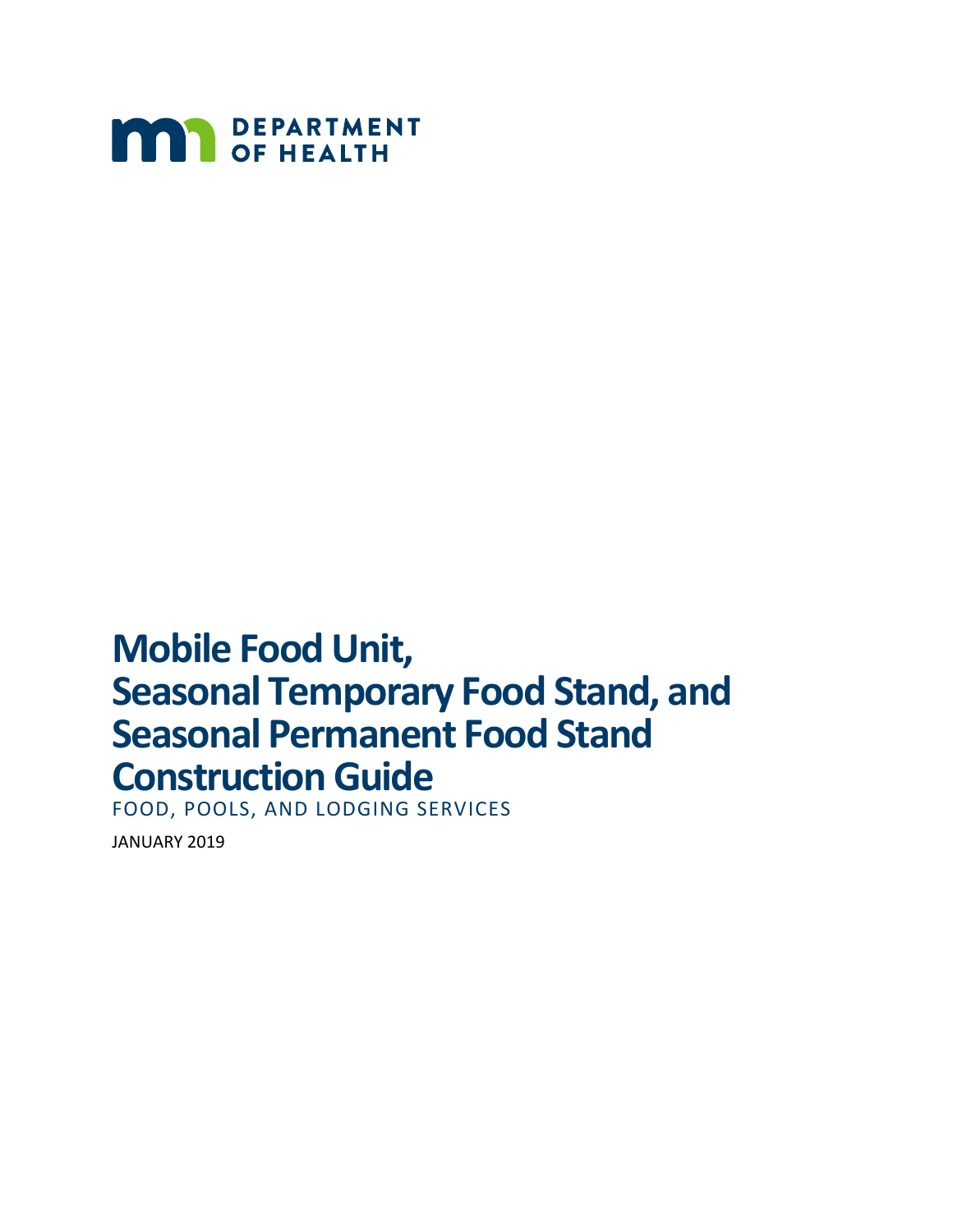#### **Mobile Food Unit, Seasonal Temporary Food Stand, and Seasonal Permanent Food Stand Construction Guide**

JANUARY 2019

Minnesota Department of Health Food, Pools, and Lodging Services PO Box 64975 St. Paul, MN 55164-0975 651-201-4500 health.foodlodging@state.mn.us [www.health.state.mn.us](http://www.health.state.mn.us/)

*To obtain this information in a different format, call: 651-201-4500. Printed on recycled paper.*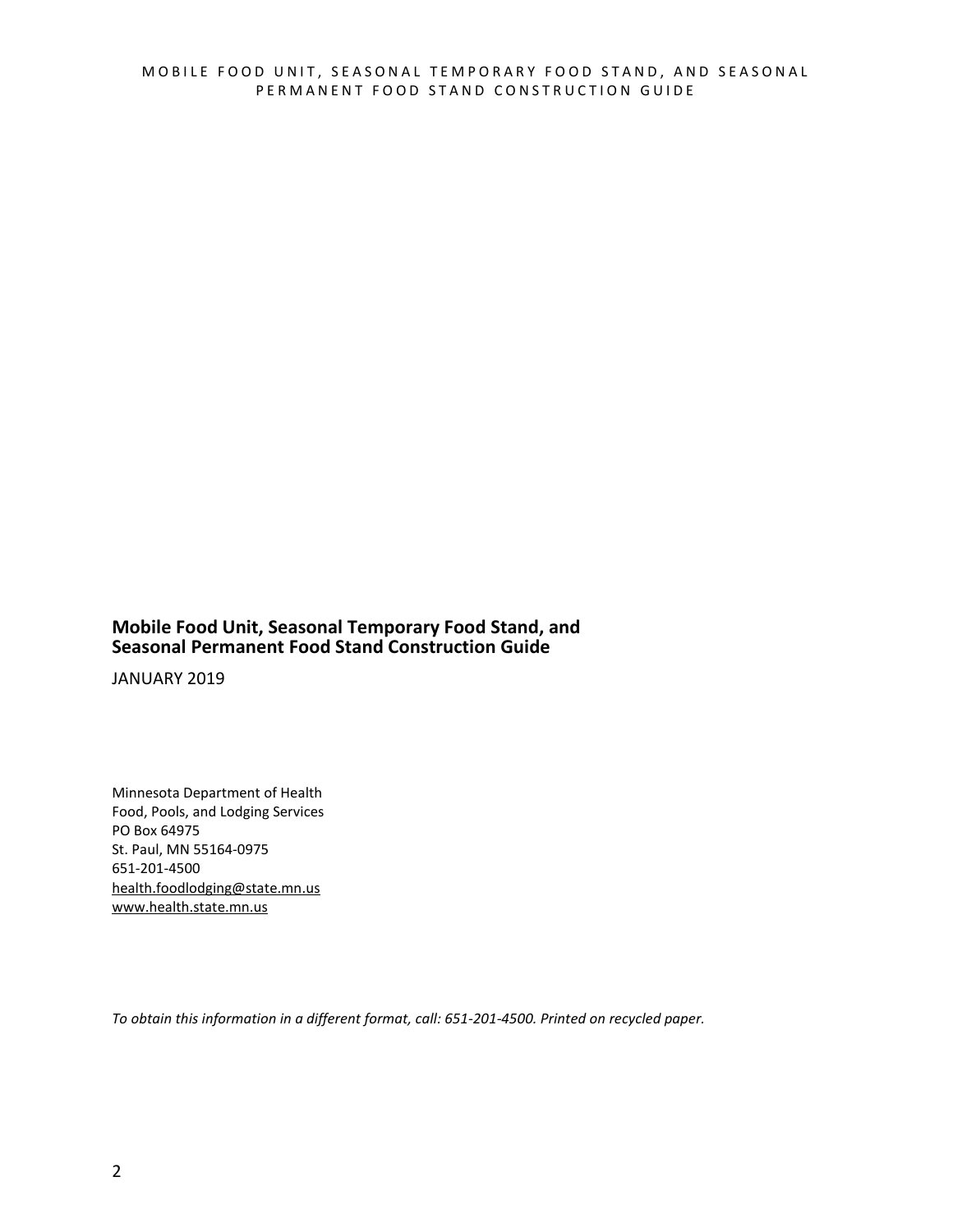# **Contents**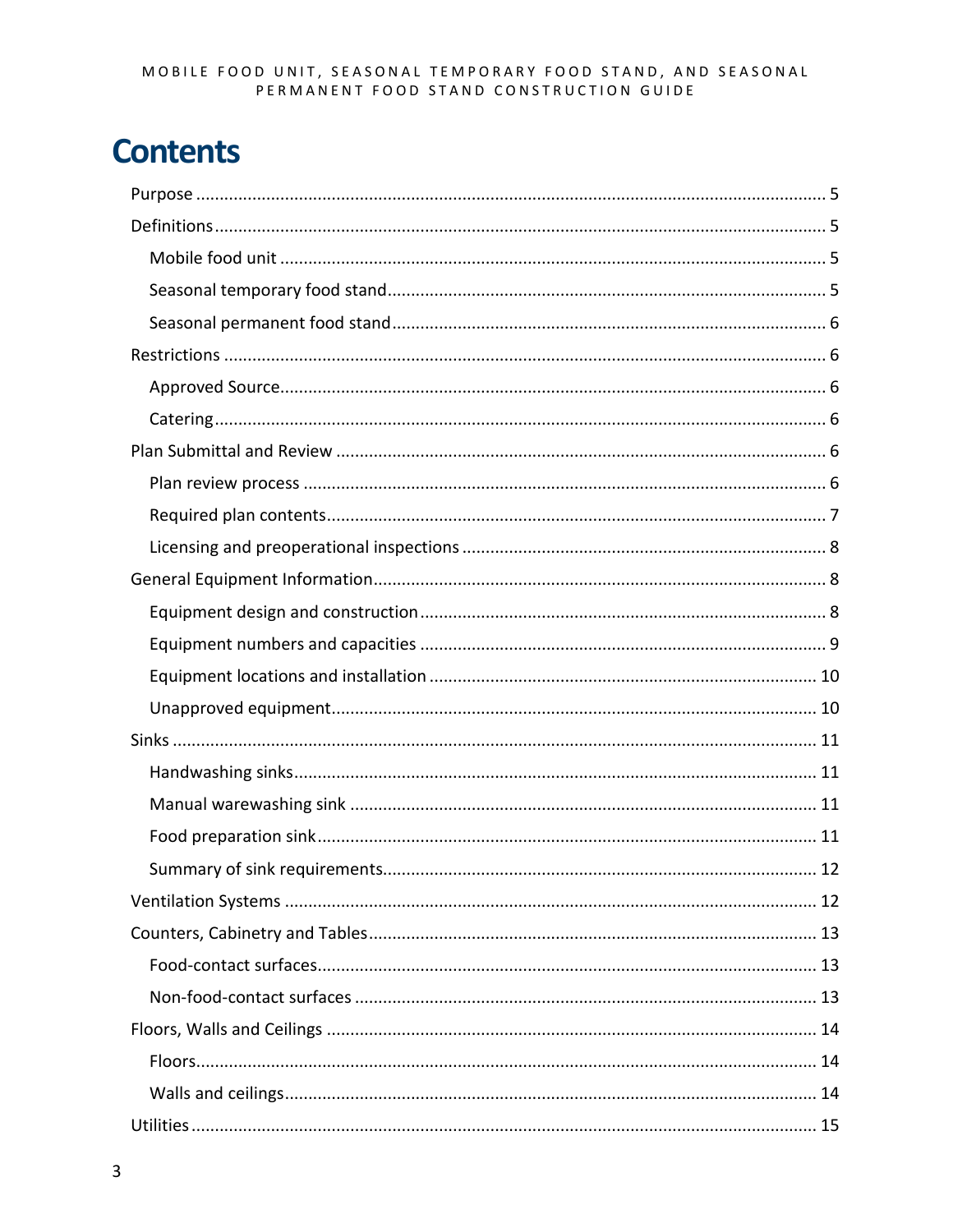#### MOBILE FOOD UNIT, SEASONAL TEMPORARY FOOD STAND, AND SEASONAL PERMANENT FOOD STAND CONSTRUCTION GUIDE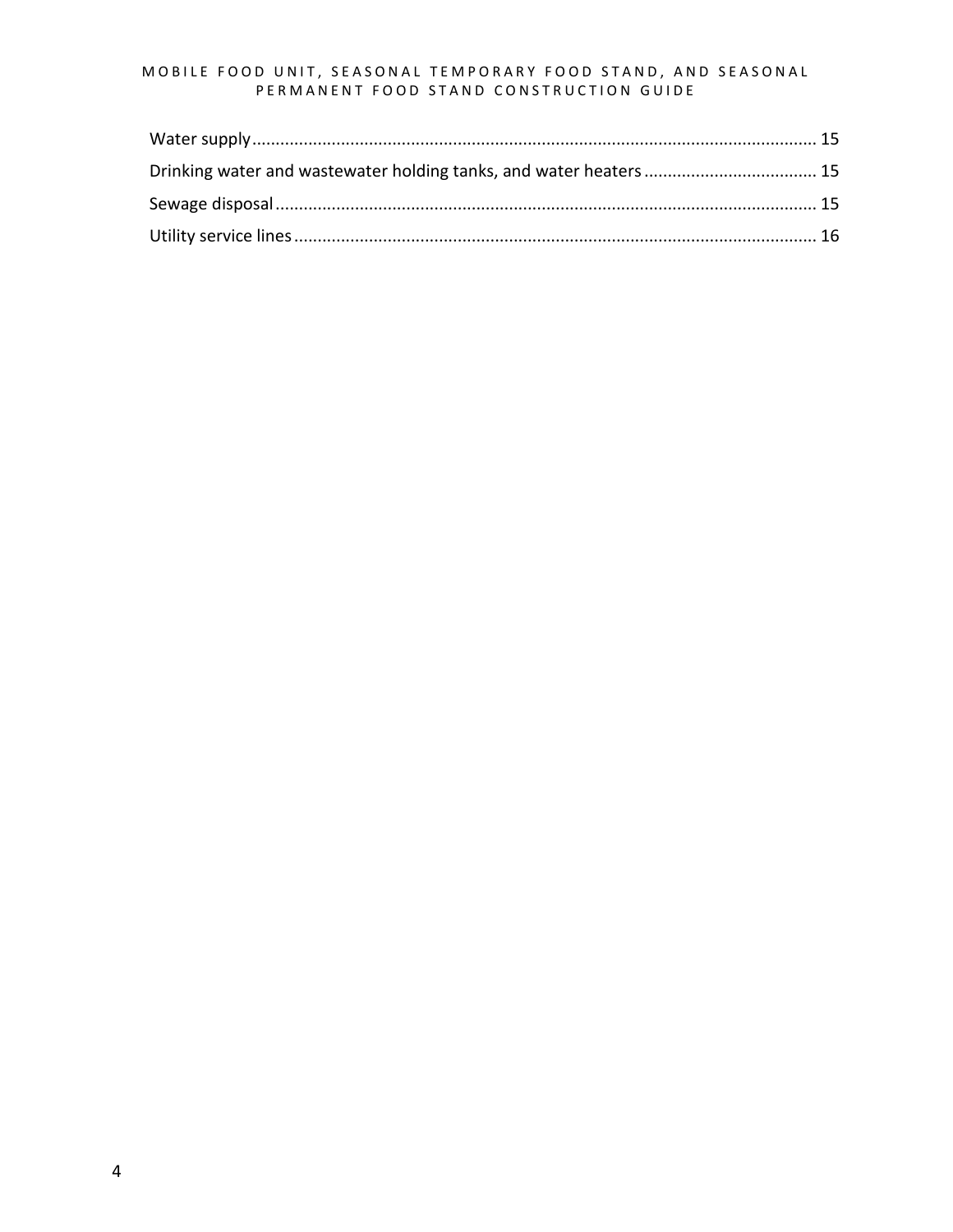#### **Purpose**

<span id="page-4-0"></span>This guide will help individuals or groups submit mobile food unit (MFU), seasonal temporary food (STF) stand, and seasonal permanent food (SPF) stand plans to the Minnesota Department of Health (MDH). Construction, equipment, and physical facility standards outlined in this guide are Minnesota Food Code (www.health.state.mn.us/[communities/environment](http://www.health.state.mn.us/communities/environment/food/rules/foodcode/index.html)/food/ rules/foodcode/index.html) minimum requirements.

In Minnesota, different agencies license MFU, STF, and SPFs. The menu and location of operation determine which agency is responsible for plan review, licensing and inspection. To find out which agency is responsible, visit the MDH [Licensing](http://www.health.state.mn.us/communities/environment/food/license/index.html) 

(www.health.state.mn.us/[communities/environment](http://www.health.state.mn.us/communities/environment/food/license/index.html)/food/license/index) website or call MDH at 651-201-4500.

<span id="page-4-1"></span>**MDH does not review plans or license mobile food units and seasonal temporary food stands that do not have scheduled events or areas of operation in MDH jurisdictions.** 

### **Definitions**

### <span id="page-4-2"></span>Mobile food unit

*"Mobile food unit" means a food and beverage service establishment that is a vehicle mounted unit, either:* 

*(1) motorized or trailered, operating no more than 21 days annually at any one place, or operating more than 21 days annually at any one place with the approval of the regulatory authority as defined in Minnesota Rules, part 4626.0020, subpart 70; or*

*(2) operated in conjunction with a permanent business licensed under chapter 157 or chapter 28A at the site of the permanent business by the same individual or company, and readily movable, without disassembling, for transport to another location*. – Minnesota Statutes, section 157.15, subdivision 9

#### <span id="page-4-3"></span>Seasonal temporary food stand

*"Seasonal temporary food stand" means a food and beverage service establishment that is a food stand which is disassembled and moved from location to location, but which operates for no more than 21 days annually at any one location, except as provided in paragraph (b).* 

*(b) A seasonal temporary food stand may operate for more than 21 days annually at any one place with the approval of the regulatory authority, as defined in Minnesota Rules, part 4626.0020, subpart 70, that has jurisdiction over the seasonal temporary food stand.* – Minnesota Statutes, section 157.15, subdivision 13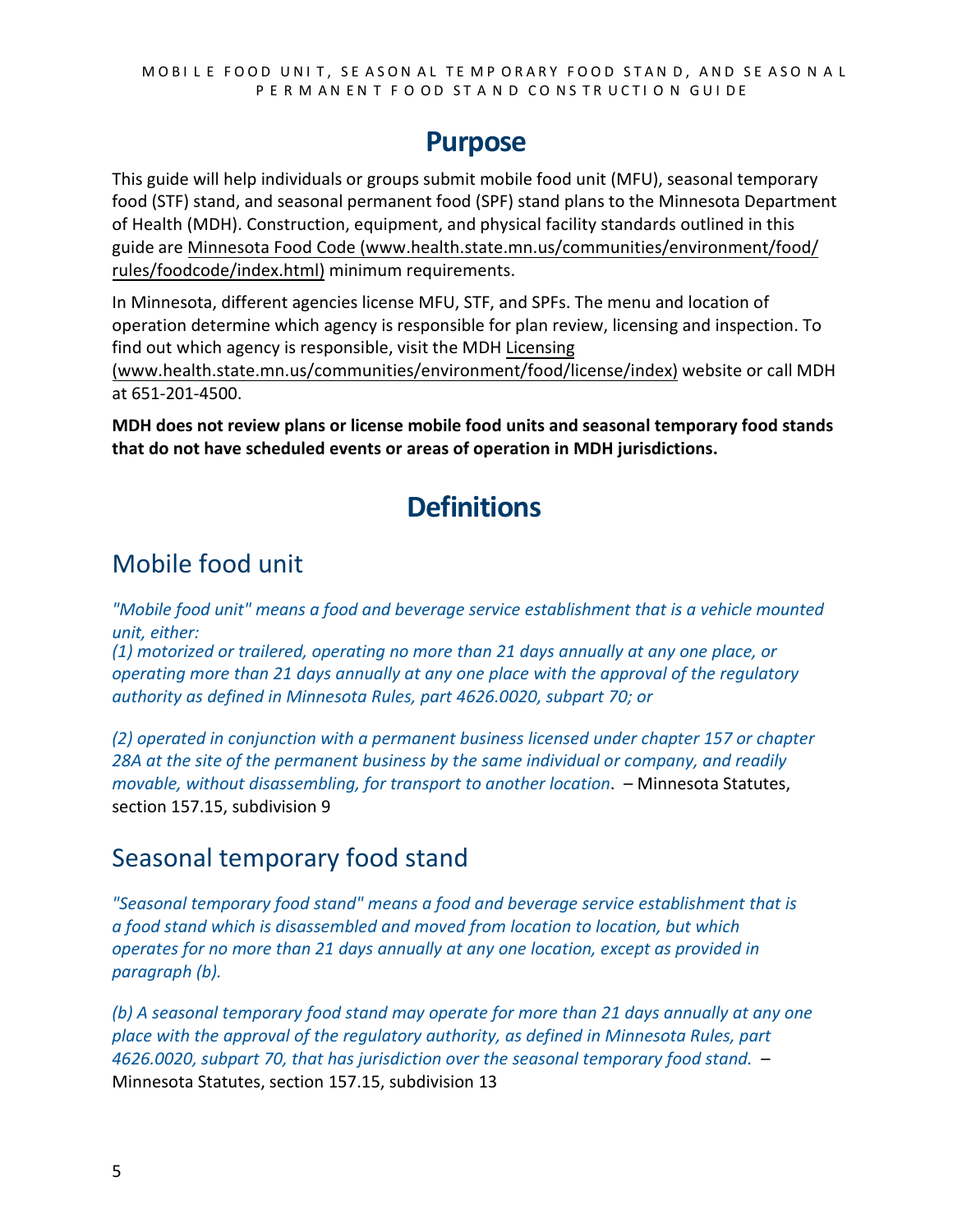#### <span id="page-5-0"></span>Seasonal permanent food stand

<span id="page-5-1"></span>*"Seasonal permanent food stand" means a food and beverage service establishment which is a permanent food service stand or building, but which operates no more than 21 days annually.* – Minnesota Statues, section 157.15, subdivision 12a.

### **Restrictions**

#### <span id="page-5-2"></span>Approved Source

MFU, STF, and SPF must not use or serve food that was stored or prepared in a private home. All food storage and preparation must occur in the MFU, STF, SPF, or in a licensed food establishment. All food must come from Approved [Sources for Food Products](http://www.health.state.mn.us/communities/environment/food/docs/fs/apprvdsrcefs.pdf) (www.health.state.mn.us/[communities/environment](http://www.health.state.mn.us/communities/environment/food/docs/fs/apprvdsrcefs.pdf)/food/docs/fs/apprvdsrcefs.pdf).

#### <span id="page-5-3"></span>Catering

Preparing, storing, transporting, and serving large volumes of food at catered events presents increased food safety risks. Catering operations cannot be conducted from MFU, STF or SPF unless approved by the regulatory authority and adequate provision is made for safe storage and handling of the large volume of foods associated with catered events.

### **Plan Submittal and Review**

<span id="page-5-4"></span>Plans must be submitted to MDH at least 30 days before beginning construction, remodeling, or conversion of an existing structure to a MFU, STF or SPF. If you begin work before plans are approved, MDH may order work to stop when it determines work may lead to noncompliance.

Please contact MDH at 651-201-4500 if you have questions about whether a plan review is needed for your MFU, STF or SPF.

#### <span id="page-5-5"></span>Plan review process

Submit your Plan Review Application (www.health.state.mn.us/[communities/environment](http://www.health.state.mn.us/communities/environment/food/docs/license/seasonalplanapp.pdf)/ food/docs[/license/seasonalplanapp.pdf\),](http://www.health.state.mn.us/communities/environment/food/docs/license/seasonalplanapp.pdf) all required information and appropriate fee to:

| <b>Mailing Address</b>                          | <b>Street Address</b>          |  |
|-------------------------------------------------|--------------------------------|--|
| Minnesota Department of Health                  | Minnesota Department of Health |  |
| Food, Pools, and Lodging Services - Plan Review | Orville L. Freeman Building    |  |
| P.O. Box 64975                                  | 625 Robert Street North        |  |
| St. Paul, MN 55164-0975                         | St. Paul, MN 55155             |  |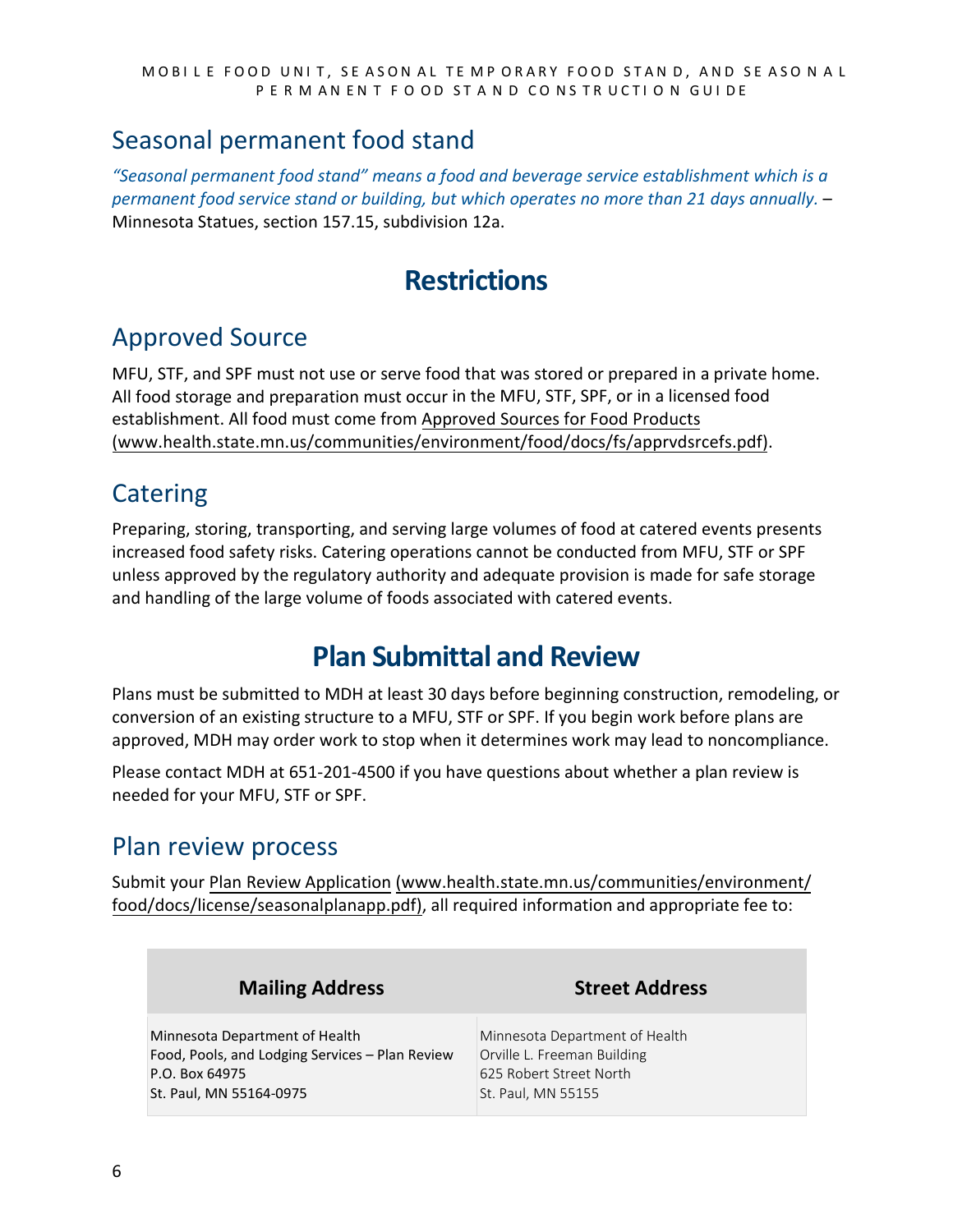#### **New construction or remodeling**

- 1. Plan review applications are reviewed in the order they are received. Submit all required information listed in the Required Plan Contents section of this guide. If your application is incomplete, the review process may take longer.
- 2. Your plan reviewer will notify you when review starts, and will contact you to request any missing or additional information.
- 3. When review is complete, you will receive a letter approving your plans.
- 4. Wait to begin your project until after plans are approved.

In some circumstances, MDH can issue a license without a plan submittal and review for MFU, STF or SPF if the establishment has previously been licensed by MDA or MDH- or MDAdelegated agency. However, an inspection is required to determine if the MFU, STF or SPF is in compliance with Minnesota statutes and rules, and other applicable regulations.

Please contact MDH at 651-201-4500 if you have questions about whether a plan review is needed for your MFU, STF or SPF.

#### <span id="page-6-0"></span>Required plan contents

Make sure to include all the following when you submit your completed plan review application and the required fees.

- The intended menu.
- A description of the proposed project including the anticipated volume of food to be stored, prepared, sold or served.
- **Easily readable layout drawn to scale indicating the location of all equipment (e.g.,** cooking equipment, ventilation hood, refrigerators, food prep counters, handwashing sink(s), three-compartment sink, and food prep sink).
- Finish materials for floors, base coves, walls, and ceilings.
- **•** Proposed equipment list that includes types, manufacturers and model numbers.
- Manufacturer's specification sheets for new equipment.
- **•** Counters and cabinetry shop drawings, indicating cabinet construction, and countertop finish.
- Size of water heater, and fresh water and wastewater holding tanks.
- **The source of water (private or public) for your MFU, STF or SPF. Include unique well** number for private systems.
- **The method of sewage disposal (public or private) for your MFU, STF or SPF.** SPF include individual sewage treatment system certificate of compliance for individual sewage disposal systems.
- A copy of the zoning approval or building permit from the local unit of government for SPF.

Additional information may be requested during the plan review process to allow for a thorough review. For further information, please visit the MDH Plan Review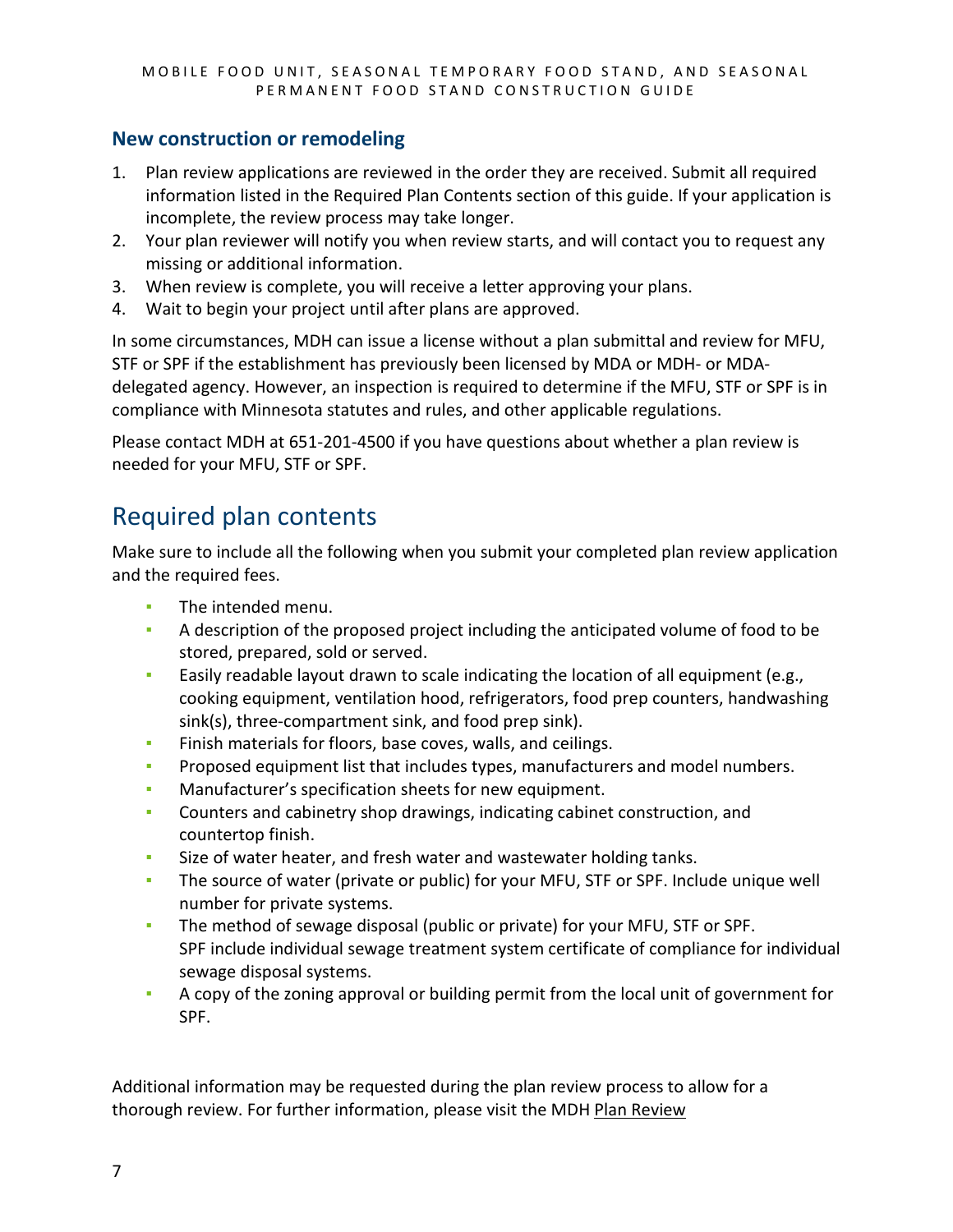(www.health.state.mn.us/communities/environment[/food/license/planreview.html\)](http://www.health.state.mn.us/communities/environment/food/license/planreview.html) website, or contact MDH at 651-201-4500.

#### <span id="page-7-0"></span>Licensing and preoperational inspections

Once your project is near completion, follow these steps:

#### **1. Apply for license.**

Contact MDH staff listed on your plan review approval letter to request a license application. Submit the completed license application and required license fee. **The license fee is separate from the plan review fee**.

#### **2. Have your MFU, STF or SPF inspected.**

Contact MDH 14 days before the first event to schedule a preoperational inspection. Bring the MFU or STF to an agreed MDH office or public location for the preoperational inspection. MDH staff cannot conduct inspections at a private residence. Have all equipment present, correctly installed and operational.

#### **3. Post the license in the MFU, STF or SPF.**

After a successful preoperational inspection, MDH will issue a license. Prominently post, the original license in the MFU, STF or SPF at all times. The license is valid for one year and must be renewed annually.

### **General Equipment Information**

<span id="page-7-1"></span>Include specifications, proposed locations and intended use for all new and used equipment in submitted plan. Menu and food processes determine the type of equipment required. Complex food processes may require additional or specialized equipment.

#### <span id="page-7-2"></span>Equipment design and construction

Some equipment must be certified or classified for sanitation by an American National Standards Institute (ANSI) accredited certification program for food service equipment and includes:

- Manual warewashing sinks
- **EXEDEN** Mechanical warewashing equipment
- **Mechanical refrigeration units except for reach-in or chest freezers**
- Walk-in freezers
- Food hot-holding equipment
- Cooking equipment, except for microwave ovens and toasters
- Ice machines
- Mechanical slicers
- Mechanical tenderizers and grinders
- Food preparation surfaces including sinks used for food preparation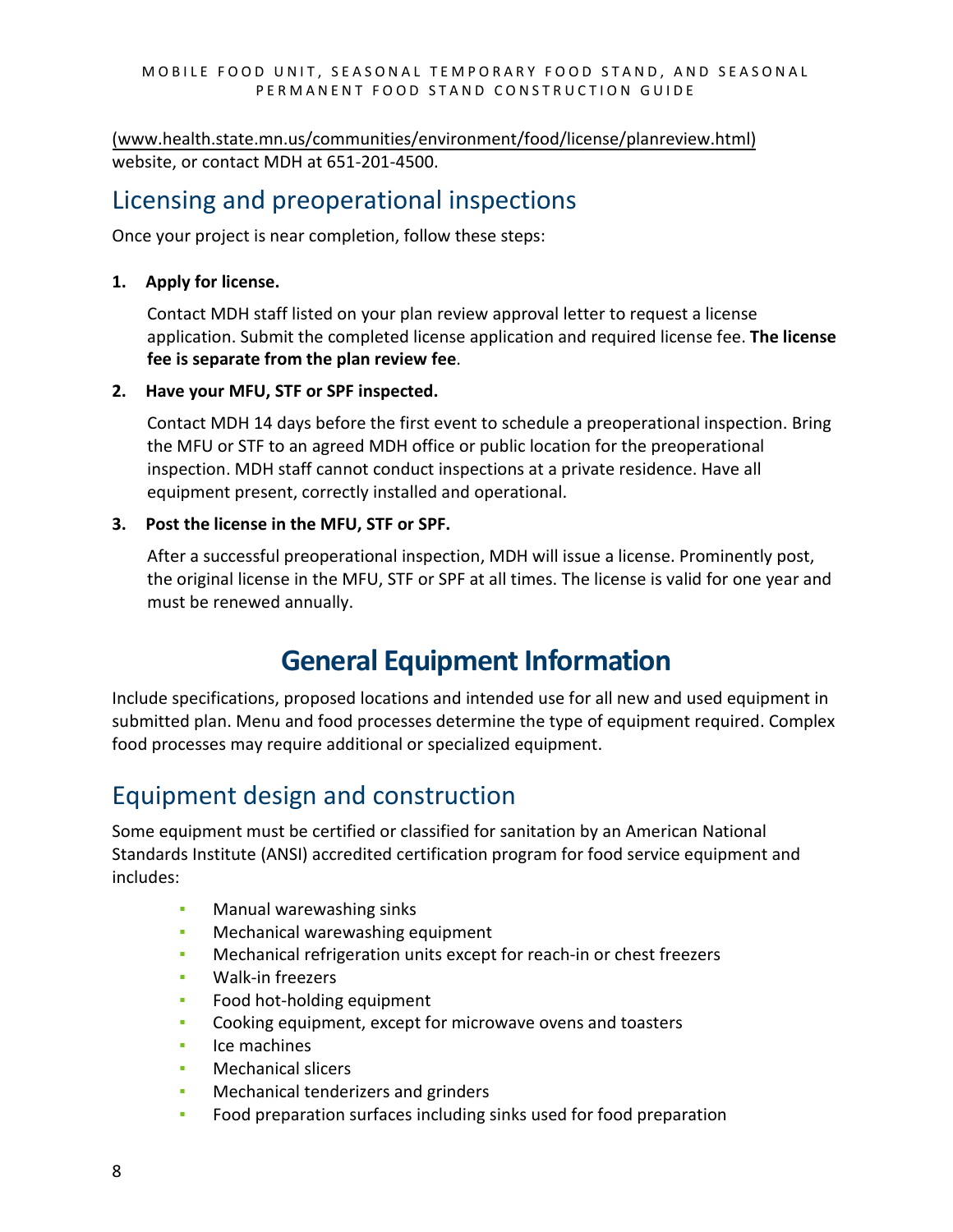If there is no certification or classification for sanitation by an ANSI accredited certification program for a piece of equipment, the equipment must:

- Be designed for commercial use.
- Be durable, smooth, and easily cleanable.
- **Be readily accessible for cleaning.**
- Have food-contact surfaces that are not toxic.

# **Certifying Group Mark** NSF International (NSF) Intertek Marked "ETL Sanitation." Underwriters Laboratory (UL) Marked "Classified UL EPH." Canadian Standards Association (CSA) Marked "CSA Sanitation to NSF/ANSI." Baking Industry Sanitation Standards Committee (BISSC) Marked "Certified BISSC."

#### **Most common ANSI accredited certification programs**

#### <span id="page-8-0"></span>Equipment numbers and capacities

Provide mechanical equipment that meets the cooking, cooling, re-heating, ventilation, and hot and cold holding needs of the MFU, STF and SPF. Install and use equipment as intended by the manufacturer.

Some common circumstances with special equipment requirements include: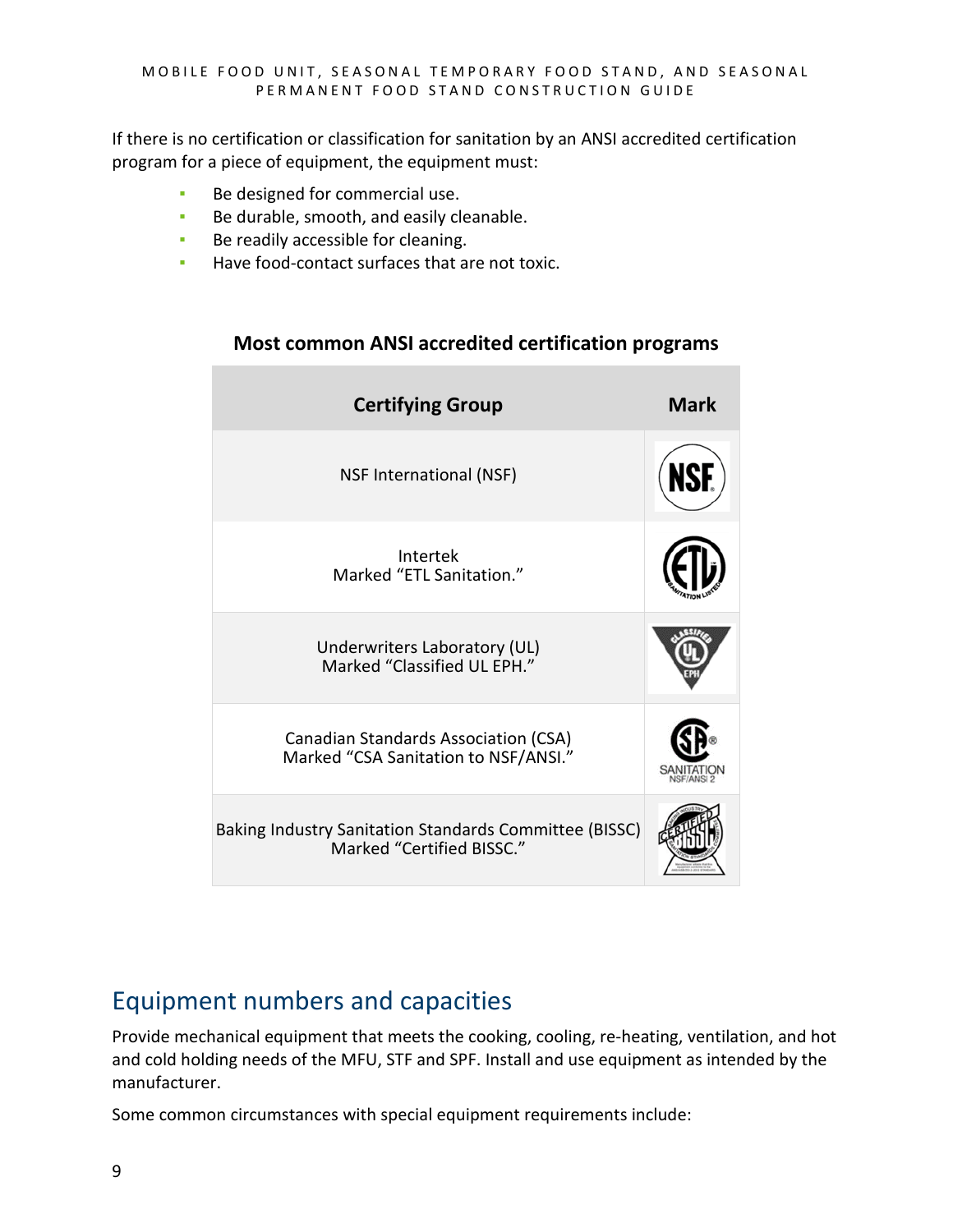- **•** Picnic coolers may not be used for food storage except for bottled and canned beverages that are not time/temperature control for safety (TCS) food.
- **•** Food guards, display cases or other effective means must be provided to protect unpackaged food from contamination while on display.

### <span id="page-9-0"></span>Equipment locations and installation

Locate or install equipment so that food and food-contact surfaces are not exposed to contamination and the areas around and beneath the equipment are accessible for cleaning.

If equipment is not easily moveable, seal it to the surface or mount it on legs. Four-inch legs are required for table-mounted equipment; six-inch legs are required for floor-mounted equipment.

### <span id="page-9-1"></span>Unapproved equipment

Examples of equipment that are frequently submitted but **not approved** include:

- Unfinished wood
- Household roasters/crock pots
- Galvanized food storage containers
- Enamelware
- Paintbrushes
- Wooden spoons
- Plastic tables
- Drills
- Non-food grade plastic containers
- Tubing or beverage cold plates in contact with stored ice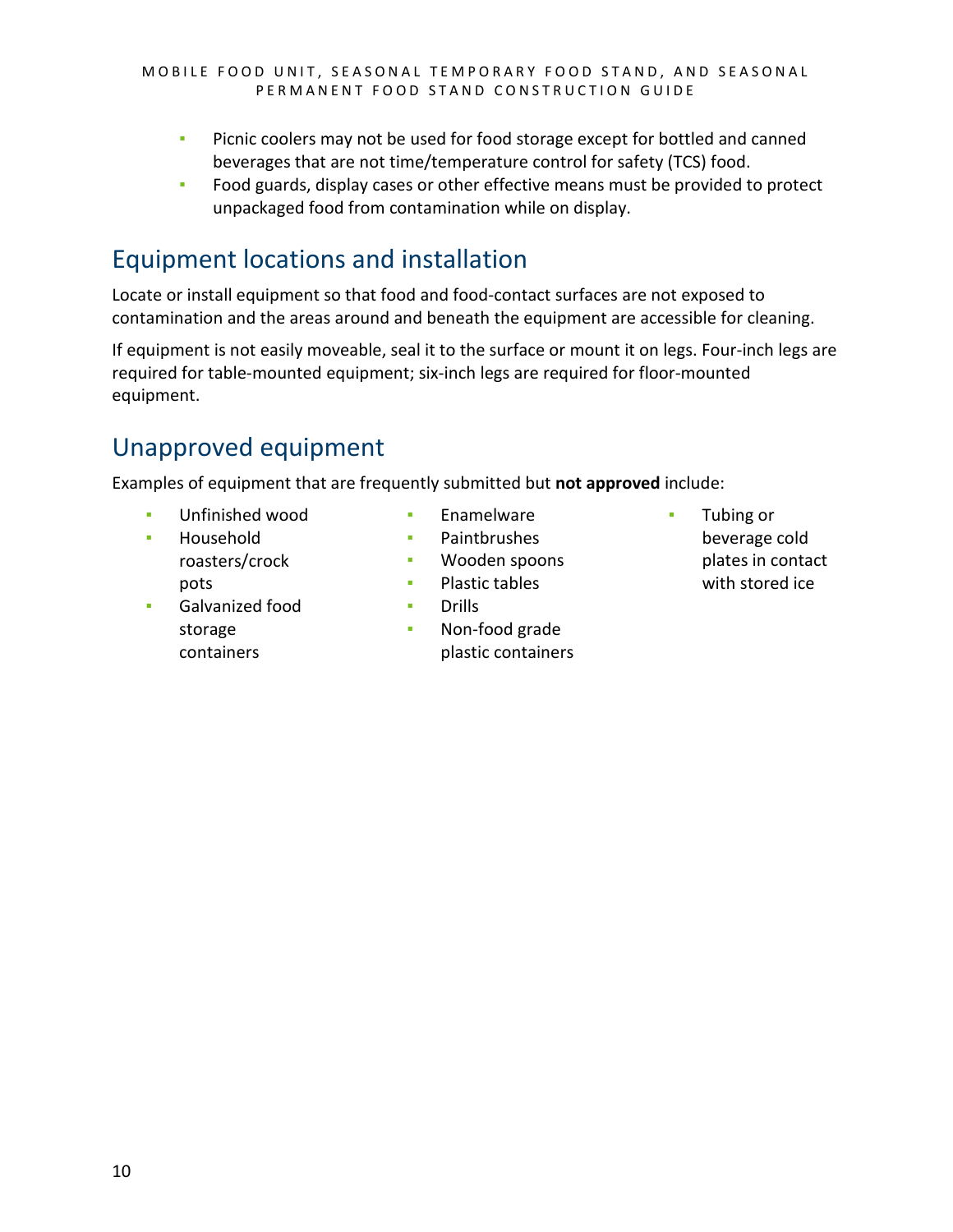### **Sinks**

<span id="page-10-0"></span>Include specifications, proposed locations and intended use for all sinks.

#### <span id="page-10-1"></span>Handwashing sinks

Provide at least one handwashing sink, either free standing or installed into an approved counter. Locate handwashing sinks to provide easy access for all employees who are:

- **•** Preparing or dispensing food and beverages
- Conducting warewashing
- **•** Using the toilet room

Each handwashing sink must be equipped to provide water under pressure at a temperature to allow handwashing for at least 15 seconds through a mixing valve or combination faucet. A selfclosing, slow-closing, or metering faucet must provide a flow of water for at least 15 seconds without the need to reactivate the faucet.

Handwashing sinks in MFU and SPF must be permanently installed. Handwashing sinks in STF may be portable with water delivered under pressure or by gravity with a faucet or spigot that provides hands-free flow of water.

MDH may require splashguards on handwashing sinks to limit contamination of food, clean equipment and utensils, and single-service and single-use articles.

#### <span id="page-10-2"></span>Manual warewashing sink

Provide a sink with at least three compartments. All compartments must be part of the same piece of equipment. Warewashing sinks in MFU may be either free standing or installed into an approved counter. Warewashing sinks in MFU and SPF must be permanently installed. Portable warewashing sinks are allowed in STF.

Warewashing sinks in SPF must include at least three compartments and drainboards on each end. All compartments and the drainboards must be part of the same piece of equipment. You cannot attach drainboards to meet this requirement. Utensil racks or tables may be required for storing all dirty and clean equipment and utensils.

Sink compartments must be large enough to allow immersion of the largest piece of equipment and utensils. If equipment or utensils are too large for the warewashing sink, alternative manual warewashing equipment must be used.

Manual warewashing sinks must be certified or classified for sanitation by an American National Standards Institute (ANSI) accredited certification program.

#### <span id="page-10-3"></span>Food preparation sink

Provide a designated food preparation sink if the proposed menu includes a food product that requires washing or thawing in a sink.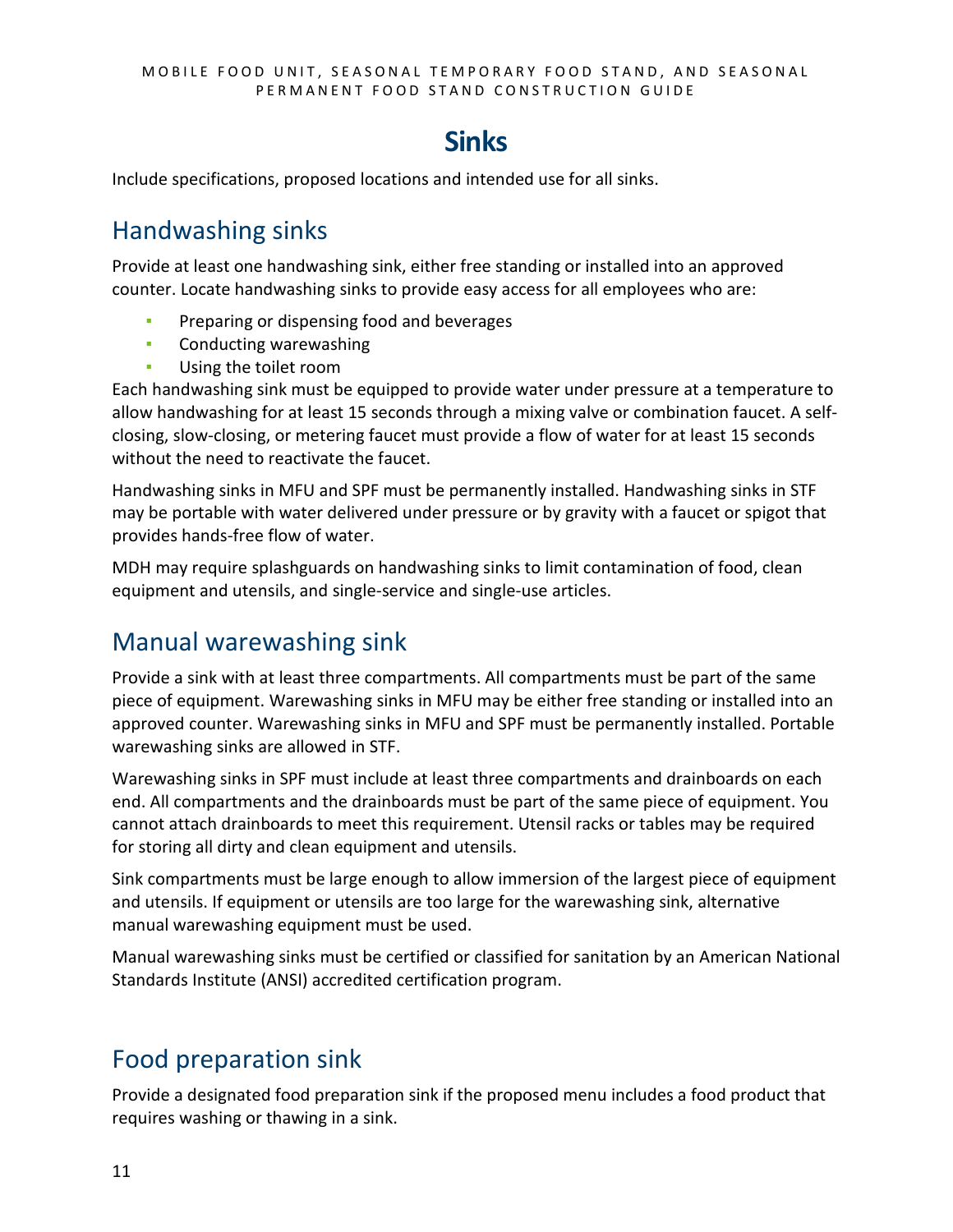Food preparation sinks must be certified or classified for sanitation by an American National Standards Institute (ANSI) accredited certification program.

#### <span id="page-11-0"></span>Summary of sink requirements

The following table summarizes the sink requirements for MFU, STF, and SPFs. Handwashing and warewashing sinks are **always required**. Food preparation sinks may or may not be required.

| <b>Type of Sink</b>                         | <b>Mobile Food Unit</b><br>(Water must be under<br>pressure)        | <b>Seasonal Temporary</b><br><b>Food Stand</b>             | <b>Seasonal Permanent</b><br><b>Food Stand</b><br>(Water must be under<br>pressure)          |
|---------------------------------------------|---------------------------------------------------------------------|------------------------------------------------------------|----------------------------------------------------------------------------------------------|
| Handwashing Sink(s)                         | Permanently installed                                               | May be portable<br>(water under pressure<br>or by gravity) | Permanently installed                                                                        |
| <b>Warewashing Sink</b>                     | Permanently installed<br>(free standing or<br>installed in counter) | May be portable                                            | Permanently installed<br>(must include<br>integrally attached<br>drainboards at each<br>end) |
| Food Preparation Sink Permanently installed |                                                                     | May be portable                                            | Permanently installed                                                                        |

## **Ventilation Systems**

<span id="page-11-1"></span>Include specifications and proposed locations for ventilation hoods in submitted plans. Design and install ventilation systems according to [Minnesota Rules, chapter 1346](https://www.revisor.mn.gov/rules/1346/)  [\(www.revisor.mn.gov/rules/1346/\),](https://www.revisor.mn.gov/rules/1346/) Minnesota mechanical and fuel gas code. [Minnesota Rules,](https://www.revisor.mn.gov/rules/1346.0507/)  [part 1346.0507 \(www.revisor.mn.gov/rules/1346.0507/\)](https://www.revisor.mn.gov/rules/1346.0507/) provides commercial kitchen hood requirements for some equipment.

Ventilation hood systems and devices must be sufficient in number and capacity to prevent grease or condensation from collecting on walls and ceilings. Adequate ventilation and make-up air is required for equipment that produces excessive steam, condensation, vapors, obnoxious or disagreeable odors, smoke and fumes.

Design ventilation systems to prevent grease or condensation from draining or dripping onto food, equipment, utensils, walls, ceiling, linens and single-service articles. Grease filters used in an exhaust ventilation hood or other grease extracting equipment must be designed to be readily removable for cleaning and/or replacing if not designed to be cleaned in place.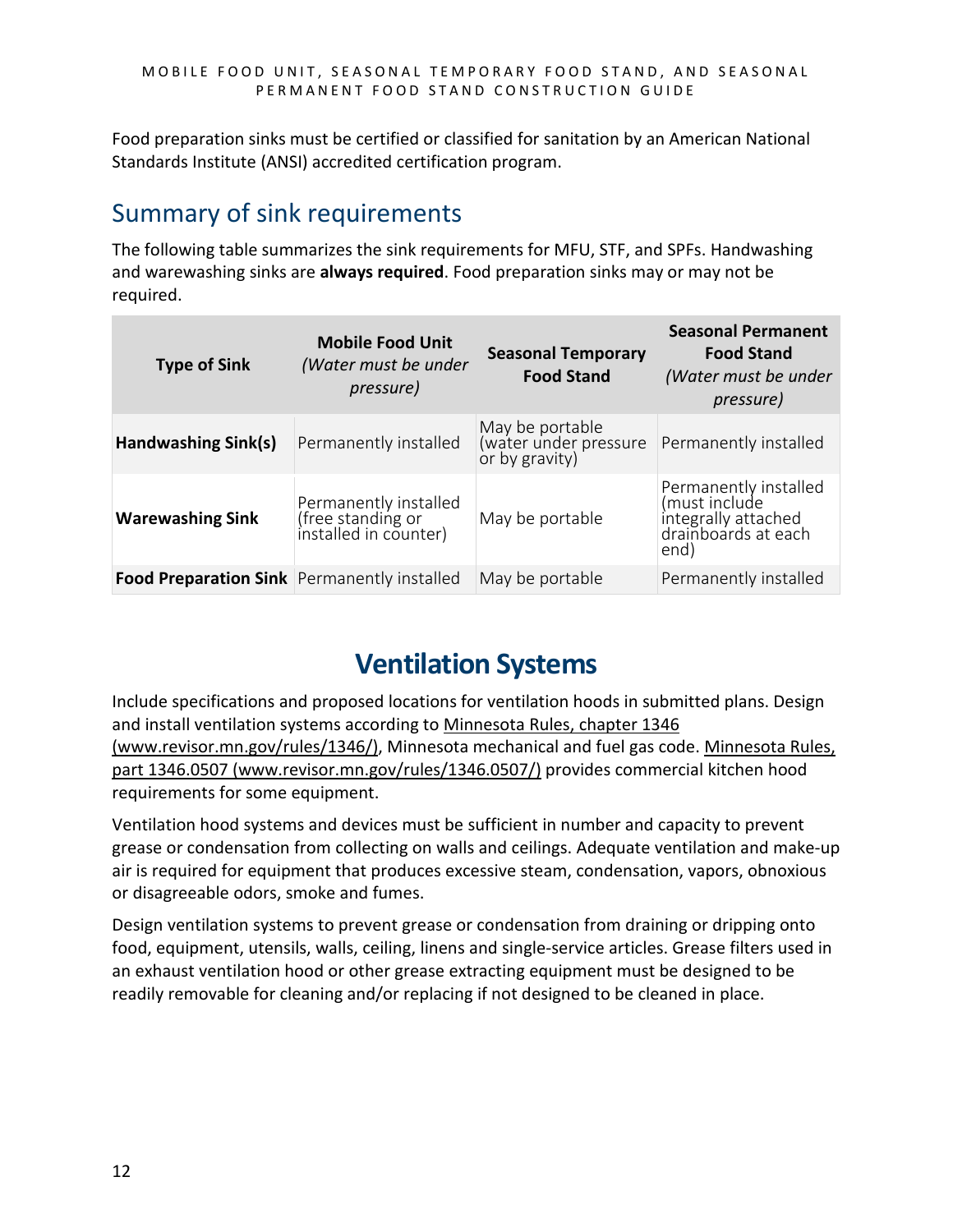#### **Counters, Cabinetry and Tables**

<span id="page-12-0"></span>Include specifications, proposed locations and intended uses for all tables, counters, cabinetry and customer self-service areas in submitted plans.

#### <span id="page-12-1"></span>Food-contact surfaces

A food-contact surface is a surface of equipment or utensil that directly contacts food. Foodcontact surface also includes a surface of equipment or utensil from which food may drain, drip or splash, such as an interior of a reach-in cooler.

Plastic laminate surfaces or plastic tables are not acceptable as food preparation surfaces.

Food-contact surfaces must be certified or classified for sanitation by an American National Standards Institute (ANSI) accredited certification program.

Food-contact surfaces must be:

- Safe
- **•** Durable, corrosion-resistant and nonabsorbent
- Sufficient in weight and thickness to withstand repeated warewashing
- **EXECTE:** Finished to have smooth, easily cleanable surface
- Resistant to pitting, chipping, crazing, scratching, scoring, distortion, and decomposition

Examples of activities requiring approved food-contact surfaces include:

- **•** Chopping, cutting or mixing raw foods
- **EXEDENT FOOD EXECTS COOLD THE COOLD FIGUREY** COOKing foods using equipment such as grills, deep fryers, flat tops, or ovens
- Assembling foods such as sandwiches or salads

#### <span id="page-12-2"></span>Non-food-contact surfaces

A non-food contact surface is a surface of equipment that does not directly contact food, such as surfaces of millwork and cabinetry. Non-food-contact surfaces of equipment that are exposed to splash, spillage, other food soiling or that require frequent cleaning must be constructed of a corrosion-resistant, nonabsorbent, and smooth material.

Non-food-contact surfaces must be free of unnecessary ledges, projections, and crevices, and designed and constructed to allow easy cleaning and maintenance.

Non-food-contact counters and cabinets can be plastic laminate or other nonabsorbent material. Unfinished wood is not allowed. All cutouts must be sealed by the manufacturer or countertop installer because it prevents water damage to the interior of the counter or cabinet. Cabinets with enclosed hollow bases are prohibited.

Stainless steel, laminated top, or other equivalent nonabsorbent surfaces are allowed for some types of equipment.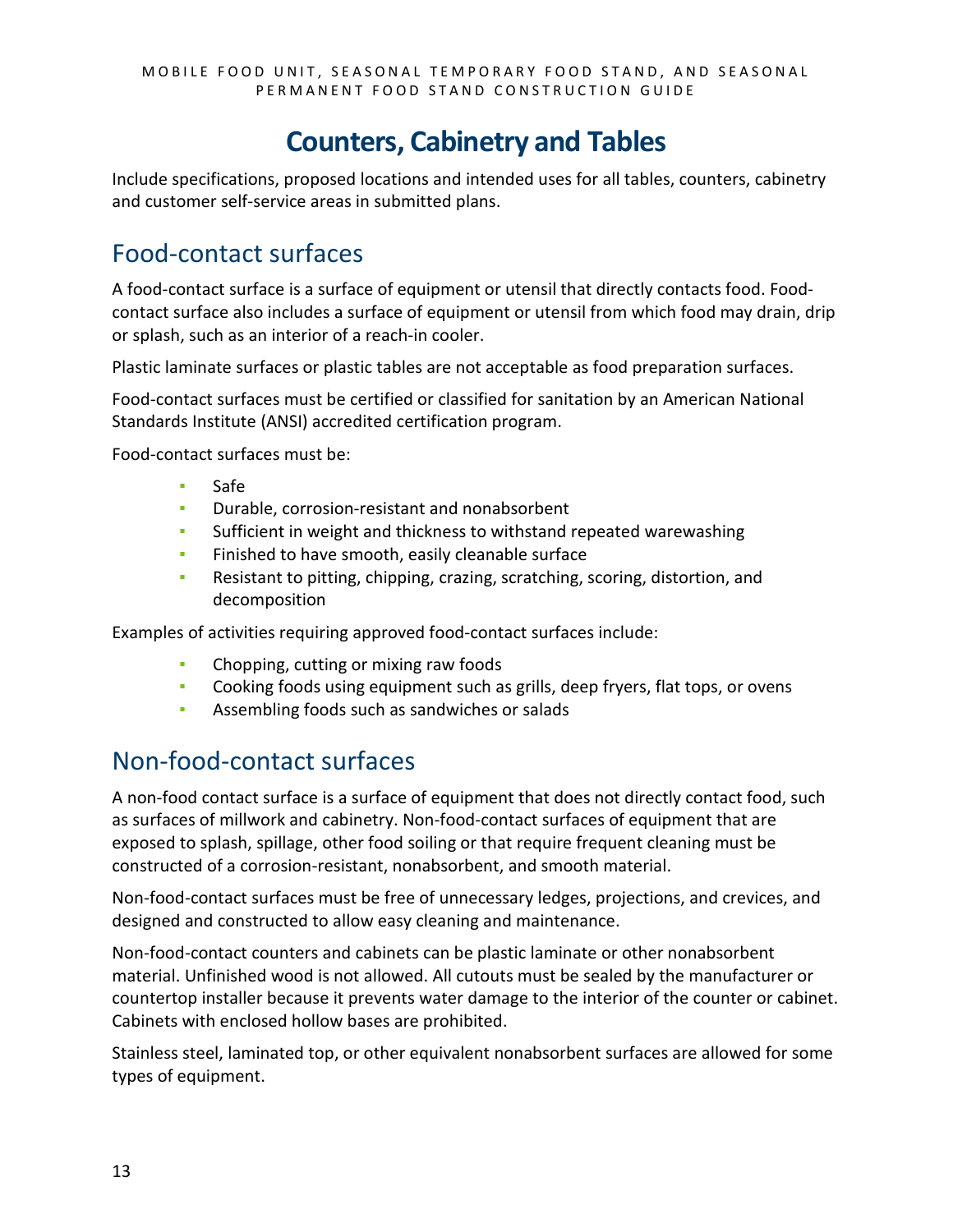Examples of areas with non-food contact surfaces include:

- **EXECTE AT A BEVEROUS EXECTE 2018** Beverage dispensers such as espresso or coffee machines, or pop dispensers
- Customer self-service areas such as condiment display stations
- <span id="page-13-0"></span>**• Cashier or ordering areas at bar or wait stations**

#### **Floors, Walls and Ceilings**

Include proposed finish materials for all floor, wall and ceiling surfaces in submitted plans. Provide smooth, nonabsorbent, durable and easily cleanable floors, walls and ceilings.

Prior to selecting floor, wall and ceiling surfaces, owners, design professionals, and others involved in preparing the plans should consider the following factors:

- Type and amount of use
- **•** Type of soil and cleaning methods
- **EXEC** Life span of the surface

#### <span id="page-13-1"></span>Floors

Select and install flooring surfaces that meet the needs of your MFU, STF or SPF. Follow all manufacturer's recommendations.

When operating STF and SPF on machine-laid asphalt or concrete that is sloped to drain an additional flooring surface is not required.

When operating STF and SPF on grass, dirt or gravel, provide a surface such as mats, removable platforms, duckboards or other suitable approved materials that control dust and mud. Mats and duckboards must be designed to be removable and easily cleanable.

#### <span id="page-13-2"></span>Walls and ceilings

Select and install wall and ceiling surfaces that meet the needs of your MFU, STF or SPF. Wall and ceiling surfaces must be smooth, durable, nonabsorbent, and easily cleanable.

Provide wall and ceiling surfaces for STF and SPF that protect the interior of the stand from the weather and windblown dust and debris.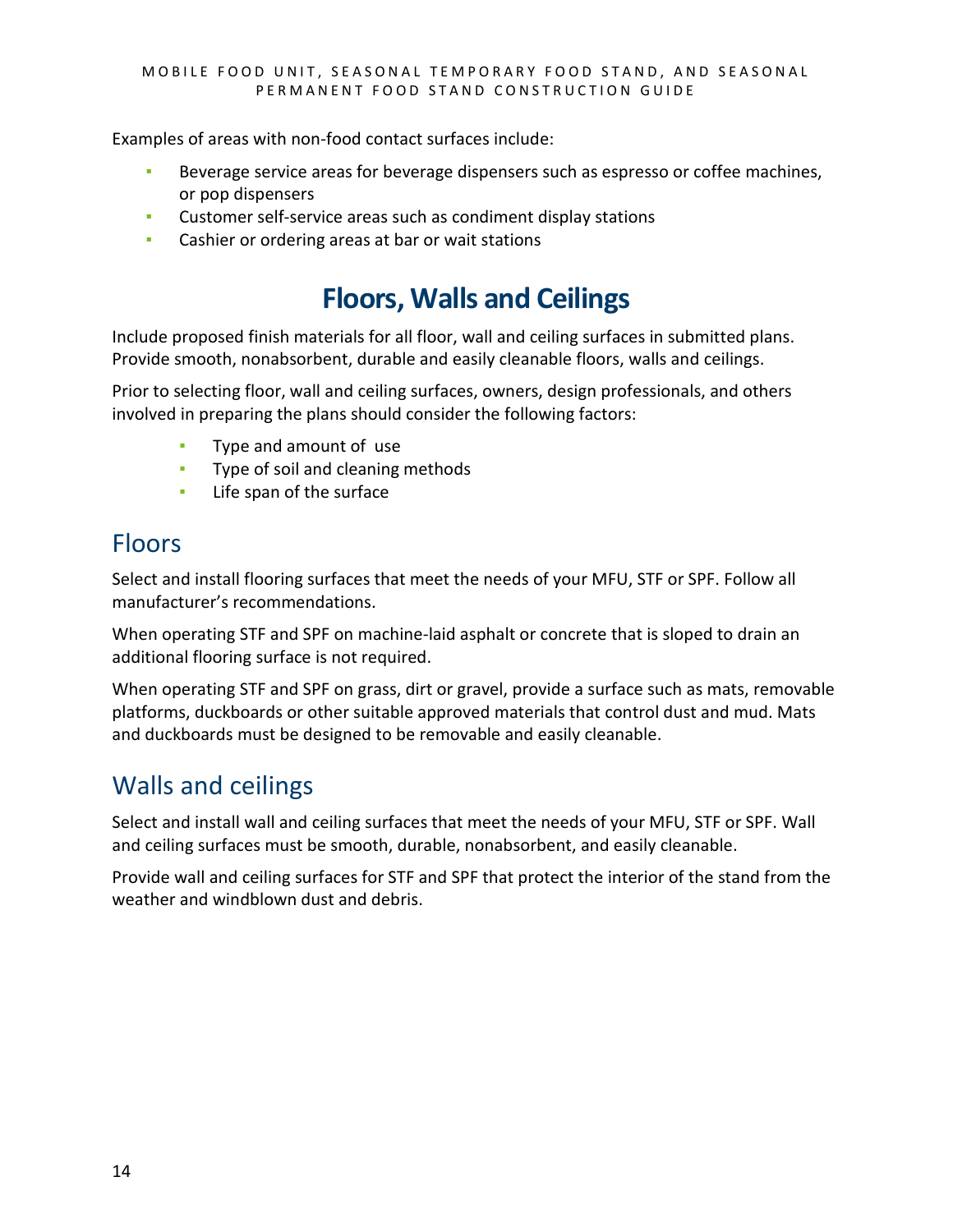### **Utilities**

<span id="page-14-0"></span>Include specific information for water supply, water heaters, sewage disposal system, and other utilities in submitted plans. Provide utilities to meet the needs of your MFU, STF and SPF.

#### <span id="page-14-1"></span>Water supply

Identify the source of the water for your MFU, STF and SPF in submitted plans.

A safe and adequate supply of water must be provided to meet the needs of your food establishment. Water for your establishment must be obtained from a municipal water supply or a water supply that meets the requirements of Minnesota Rules, [chapter 4720](http://www.revisor.mn.gov/rules/4720/)  [\(www.revisor.mn.gov/rules/4720](http://www.revisor.mn.gov/rules/4720/)/), Public Water Supplies; and [chapter 4725](https://www.revisor.mn.gov/rules/4725/)  [\(www.revisor.mn.gov/rules/4725/\),](https://www.revisor.mn.gov/rules/4725/) Wells and Borings.

A representative from the Minnesota Department of Health may conduct an onsite evaluation of your water supply prior to licensing your establishment.

The water inlet must be protected from contamination and be designed to prevent attachment of a non-potable service connection. Hoses used to obtain water must be of food grade quality and be provided with an approved backflow preventer. Garden hoses are not allowed.

#### <span id="page-14-2"></span>Drinking water and wastewater holding tanks, and water heaters

Drinking water tanks must be designed for holding potable water, be easily cleanable, of sufficient capacity to meet the needs of the operation and constructed of an approved food grade non-toxic material.

A wastewater, or grey water, holding tank must be provided which is sized 15 percent larger in capacity than the water supply tank. MFU must have wastewater and fresh water tanks permanently installed on the unit.

A water heater must be adequately sized to meet the demands of the foodservice facility.

#### <span id="page-14-3"></span>Sewage disposal

Identify the method of sewage disposal (public or private) for your MFU, STF or SPF in submitted plans. Provide a sewage disposal system that meets the peak sewage needs of your food establishment.

Wastewater must be removed in such a manner that a public health hazard or nuisance is not created. Wastewater must be discharged into a sanitary sewage system. Dumping any wastewater onto the ground or storm sewer is prohibited.